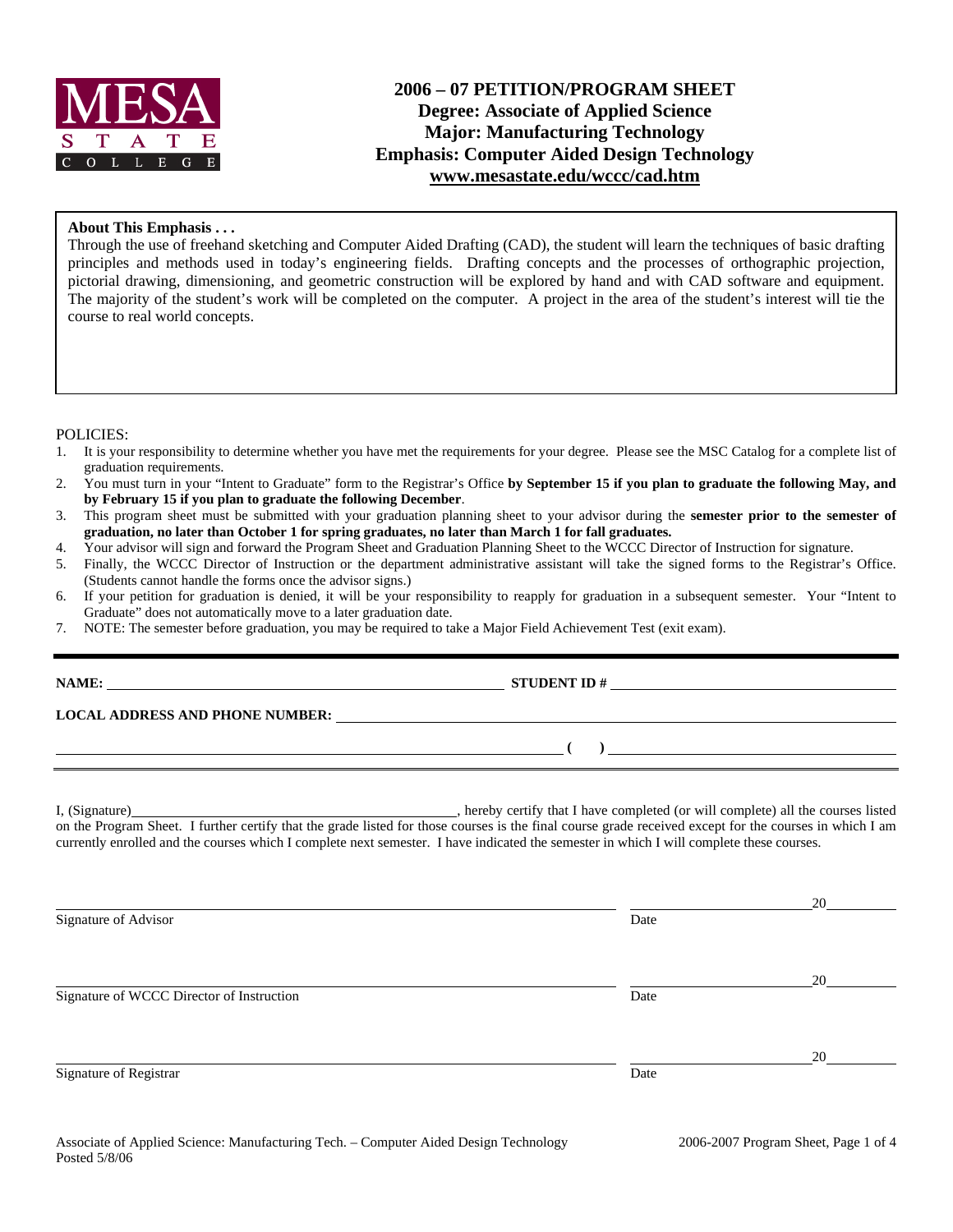- A cumulative grade point average of 2.0 or higher must be maintained for all courses taken and "C" or better must be achieved in each course which comprises the area of emphasis or specialization for CADT.
- It is recommended that students work closely with a faculty advisor when selecting appropriate courses and scheduling classes.

| <b>GENERAL EDUCATION</b> (18 Semester Hours) |     |                                                                                                                                                                                                                                                                                                                     |       |      |      |           |                                                                                  |     |        |       |      |      |           |  |
|----------------------------------------------|-----|---------------------------------------------------------------------------------------------------------------------------------------------------------------------------------------------------------------------------------------------------------------------------------------------------------------------|-------|------|------|-----------|----------------------------------------------------------------------------------|-----|--------|-------|------|------|-----------|--|
| Course                                       | No. | Credit                                                                                                                                                                                                                                                                                                              | Grade | Term | Year | Trns/Subs | Course                                                                           | No. | Credit | Grade | Term | Year | Trns/Subs |  |
| <b>English</b> (6 semester hours)            |     |                                                                                                                                                                                                                                                                                                                     |       |      |      |           | Social and Behavioral Science, Humanities or Selected Speech                     |     |        |       |      |      |           |  |
| ENGL                                         | 111 | $\frac{3}{2}$ $\frac{3}{2}$ $\frac{3}{2}$ $\frac{3}{2}$ $\frac{3}{2}$ $\frac{3}{2}$ $\frac{3}{2}$ $\frac{3}{2}$ $\frac{3}{2}$ $\frac{3}{2}$ $\frac{3}{2}$ $\frac{3}{2}$ $\frac{3}{2}$ $\frac{3}{2}$ $\frac{3}{2}$ $\frac{3}{2}$ $\frac{3}{2}$ $\frac{3}{2}$ $\frac{3}{2}$ $\frac{3}{2}$ $\frac{3}{2}$ $\frac{3}{2}$ |       |      |      |           | <b>Courses</b> (6 semester hours)                                                |     |        |       |      |      |           |  |
| <b>ENGL</b>                                  | 112 | $\overline{3}$                                                                                                                                                                                                                                                                                                      |       |      |      |           |                                                                                  |     |        |       |      |      |           |  |
|                                              |     |                                                                                                                                                                                                                                                                                                                     |       |      |      |           |                                                                                  |     |        |       |      |      |           |  |
| <b>Mathematics</b> (4 semester hours)        |     |                                                                                                                                                                                                                                                                                                                     |       |      |      |           | <b>Kinesiology</b> (2 semester hours)                                            |     |        |       |      |      |           |  |
| MATH                                         |     | 113 4                                                                                                                                                                                                                                                                                                               |       |      |      |           | KINE/HPWA                                                                        | 100 |        |       |      |      |           |  |
|                                              |     |                                                                                                                                                                                                                                                                                                                     |       |      |      |           | <b>KINA/HPWE</b>                                                                 |     |        |       |      |      |           |  |
|                                              |     |                                                                                                                                                                                                                                                                                                                     |       |      |      |           | See the M.S.C. catalog for the list of approved KINA/HPWE/Selected DANC courses. |     |        |       |      |      |           |  |

### **Associate of Applied Science: Manufacturing Technology – Computer Aided Design Technology Course Requirements** (45-46 Sem. Hours)

| Course      | $\underline{\mathrm{No}}$ . | Credit                    | Grade | <b>Term</b> | Year | Trns/Subs                                  | Course       | <u>No.</u> | Credit                  | Grade | <b>Term</b> | Year | Trns/Subs |
|-------------|-----------------------------|---------------------------|-------|-------------|------|--------------------------------------------|--------------|------------|-------------------------|-------|-------------|------|-----------|
| <b>CADT</b> | 101                         | $\perp$                   |       |             |      |                                            | <b>CADT</b>  | 140        | $\frac{2}{2}$           |       |             |      |           |
| <b>CADT</b> | 102                         | $\perp$                   |       |             |      |                                            | <b>CADT</b>  | 141        | $\overline{3}$          |       |             |      |           |
| <b>CADT</b> | 106                         | $\frac{3}{2}$             |       |             |      |                                            | <b>CADT</b>  | 142        | $\overline{\mathbf{3}}$ |       |             |      |           |
| <b>CADT</b> | 107                         | $\frac{3}{2}$             |       |             |      |                                            | <b>CADT</b>  | 143        | $\frac{3}{2}$           |       |             |      |           |
| <b>CADT</b> | 108                         | $\overline{\phantom{0}3}$ |       |             |      |                                            | <b>MAMT</b>  | 101        | $\sqrt{2}$              |       |             |      |           |
| <b>CADT</b> | 109                         | $\overline{\phantom{0}3}$ |       |             |      |                                            | <b>MAMT</b>  | 105        | $\frac{2}{2}$           |       |             |      |           |
| <b>CADT</b> | 110                         | $\overline{4}$            |       |             |      |                                            | <b>MAMT</b>  | 106        | $\perp$                 |       |             |      |           |
| <b>CADT</b> | 120                         | $\frac{3}{2}$             |       |             |      |                                            | <b>MAMT</b>  | 115        | $\overline{3}$          |       |             |      |           |
| <b>CADT</b> | 130                         | $\overline{\phantom{0}3}$ |       |             |      |                                            | $\mathbf{a}$ |            |                         |       |             |      |           |
| <b>CADT</b> | 135                         | $\overline{\mathbf{3}}$   |       |             |      |                                            | <b>WELD</b>  | 151        | $\frac{2}{2}$           |       |             |      |           |
|             |                             |                           |       |             |      |                                            |              |            |                         |       |             |      |           |
|             |                             |                           |       |             |      |                                            |              |            |                         |       |             |      |           |
| ____        |                             |                           |       |             |      | <b>Contract Contract Contract Contract</b> |              |            |                         |       |             |      |           |

|        | <b>Electives</b> $(6-7)$ semester hours needed – may need advisor approval) |        |       |      |      |           |  |        |     |        |       |      |      |           |
|--------|-----------------------------------------------------------------------------|--------|-------|------|------|-----------|--|--------|-----|--------|-------|------|------|-----------|
| Course | No.                                                                         | Credit | Grade | Term | Year | Trns/Subs |  | Course | No. | Credit | Grade | Term | Year | Trns/Subs |
|        |                                                                             |        |       |      |      |           |  |        |     |        |       |      |      |           |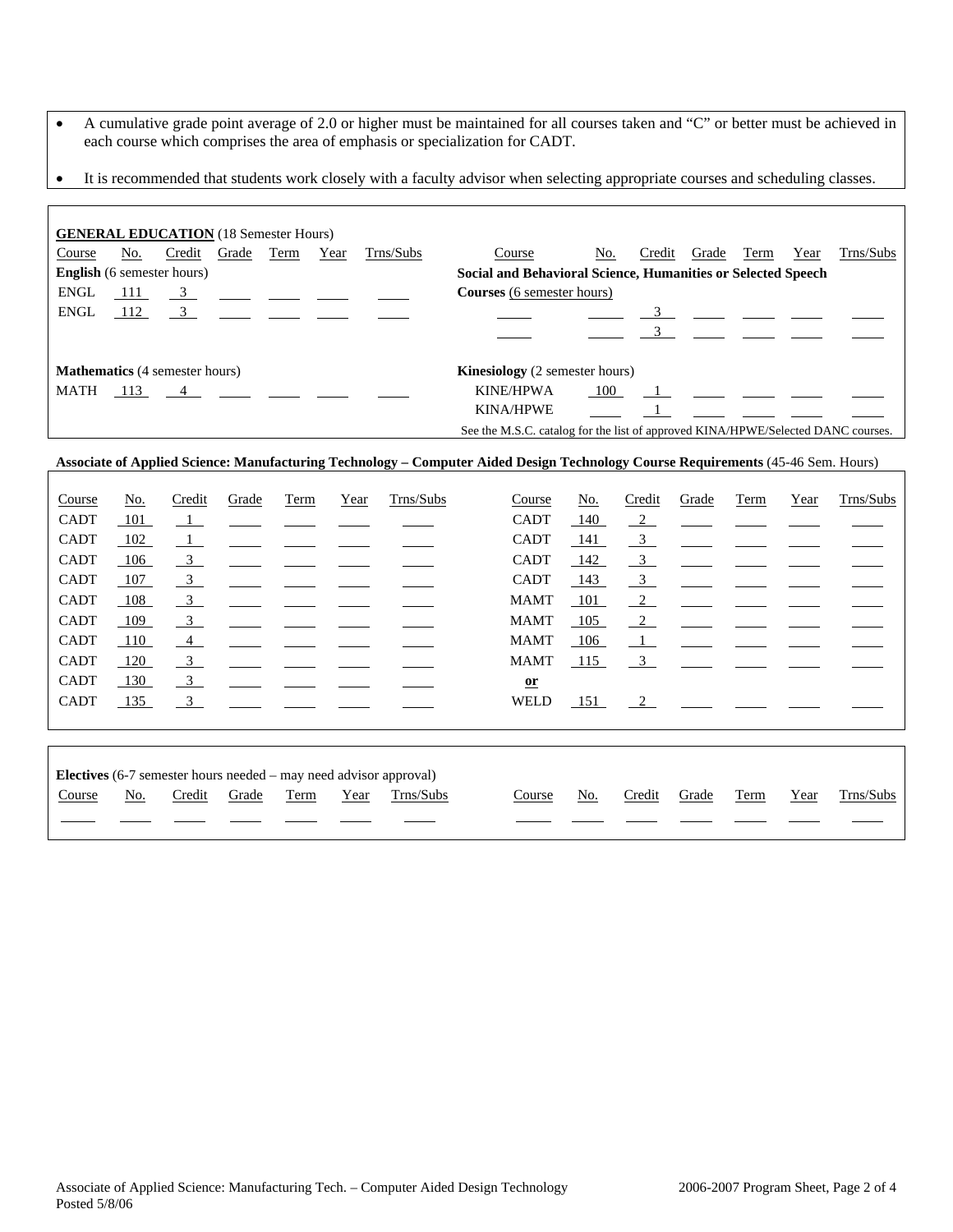#### **GENERAL EDUCATION** (18 Semester Hours)

**English – 6** Semester Hours ENGL 111 **and** ENGL 112

**Mathematics – 4** semester hours MATH 113

**Social and Behavioral Science, Humanities, or Selected Speech Courses – 6** semester hours (See current MSC catalog for the approved list of courses that fulfill this requirement.)

**Kinesiology – 2** semester hours KINE/HPWA 100 and one KINA/HPWE/Selected DANC course

#### **Associate of Applied Science in Manufacturing Technology – Computer Aided Design Technology**  (45-46 Semester Hours)

CADT 101 Introduction to Computers CADT 102 Architectural/Civil Print Reading CADT 106 Computer Aided Design CADT 107 Advanced Computer Aided Design CADT 108 CAD – Mechanical CADT 109 CAD – Mechanical Advanced CADT 110 CAD Application CADT 120 Intro to Still Images CADT 130 CAD – Civil CADT 135 CAD – Civil II CADT 140 CAD – Architectural Theory CADT 141 Structural Materials CADT 142 CAD – Residential Architecture CADT 143 CAD – Commercial Architecture MAMT 101 Introduction to Manufacturing MAMT 105 Print Reading/Sketching MAMT 106 Geometric Tolerancing MAMT 115Introduction to Machine Shop **or** WELD 151 Industrial Welding

**General Electives: 6-7 Semester Hours;** may need advisor approval